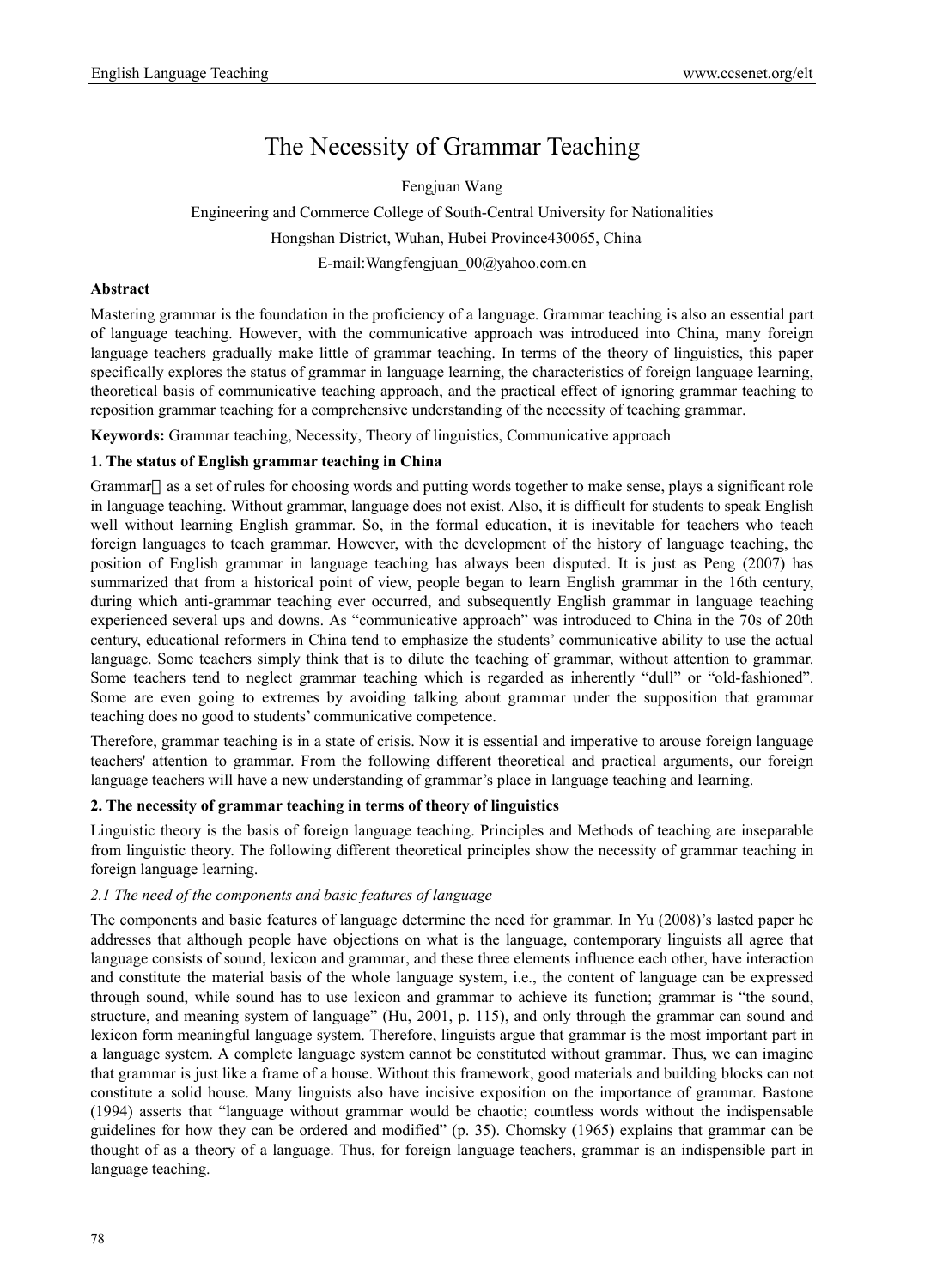Meanwhile, linguistics is the basis of foreign language teaching. The formulation of the principles of foreign language teaching, the design of teaching methods and the choice of teaching methods should be associated with the feature of language. According to Yu (2008), one of the basic features of language is that language is a creative system, that is, learners can employ limited rules of language to create unlimited language forms of expressing meaning. Zhang (1999) also holds that "the object of foreign language teaching is speech of target language. Speech is the product of language. We cannot learn all the unlimited speech of the target language, but can only learn the limited language paradigm to obtain the ability to produce speech" (p. 108). It is better to teach a man fishing than to give him fish. Accordingly, grammar as rules of language in foreign language teaching is just like "language paradigm" and "fishing" which are certainly necessary and indispensable to be taught to obtain the ability of language in teachers' language teaching.

## *2.2 The requirement of the standard of mastering a language*

The standard of mastering a language embodies the importance of grammar teaching. It is often said in the real life that to master a foreign language is the need for social development. So, what should we learn to master a foreign language? On this issue, different people have different answers. Some people say that to understand a language is to understand its grammar and vocabulary well. Some say that it is to understand its grammar, vocabulary, and also to know how to use this language to do what we need. According to Liu (1999), to understand a language is to know grammar, vocabulary, text structure and rules of use in the culture, which jointly decide how to use decent language on specific occasions. Famous linguist Woods (1988) also addresses that when we say someone understands a language, we mean the person has obtained the ability to produce the target language that can be accepted in grammar. Although people have different viewpoints on the standard of mastering a language, there is a commonality, that is, to master a language must master its grammar.

## *2.3 The need of the feature of foreign language learning environment*

The feature of foreign language learning environment decides the necessity of grammar teaching. The famous linguist Stern (1999) has defined such concepts as foreign language, first language, second language and native language. Accordingly, as Professor Yu (2008) in China has discovered, English is our foreign language in China that shows that there are significant differences from second language in learning environmental characteristics, learning motivation, learning interests, learning methods, etc., and second language can be learned subconsciously in a natural environment, while foreign language learning must be based on conscious classroom learning. If students leave classroom, they will be exposed to the sea of Chinese language and can't stimulate and reinforce English level in a natural English environment. Therefore, according to Zhang(1999), in learning a foreign language in classroom learning environment, we should "have a criterion which is used to measure true and false and guide what to do and what not to do and this criterion is just grammar" (p. 106). Also, from a psychological point of view, when studying any knowledge, the mankind attempts to find law and order in the things, and this is human natural instinct. So, from the feature of foreign language learning environment we can understand that it is blameless for students to study English grammar for learning English well too.

As for Chinese students studying English as a foreign language, they have no more English environment to apply their target language after all. Only in English classrooms and English activities that schools launch can Chinese students just have an opportunity to be exposed to English language. Therefore, it is very difficult for them to judge and distinguish semantic characteristic and difference between the mother tongue and purpose language accurately and in time. In terms of this situation, grammar seems particularly important when being studied and taught. The correct grammar is the "walking stick" teaching themselves English. Students must be supported by English grammar in many aspects while studying English. So, grammar teaching is the important component of language teaching, especially in the environment of foreign language.

## *2.4 The requirement of the nature of the theory of "communicative approach"*

The nature of the theory of "communicative approach" determines the need for grammar teaching. When we talk about "communicative competence", we have to come to "communicative approach". As Peng (2007) states, from the ancient times to the present, the foreign language teaching theories and approaches have always been in evolution, struggle and development in these two concepts of "language knowledge" and "skills (competence)"; in the history of foreign language teaching approaches, people have experienced "grammar translation approach", "direct approach" and "audio lingual approach", and after these teaching approaches, "communicative approach" stems from the late 60s of 20th century. With the development of functional linguistics, "communicative approach" receives teachers and students' favor. The traditional teaching methods were gradually abandoned because of their limitations. Communicative approach has been adopted for more than 30 years in China. However, there are some dilemmas in current language teaching: some teachers always stress "communicative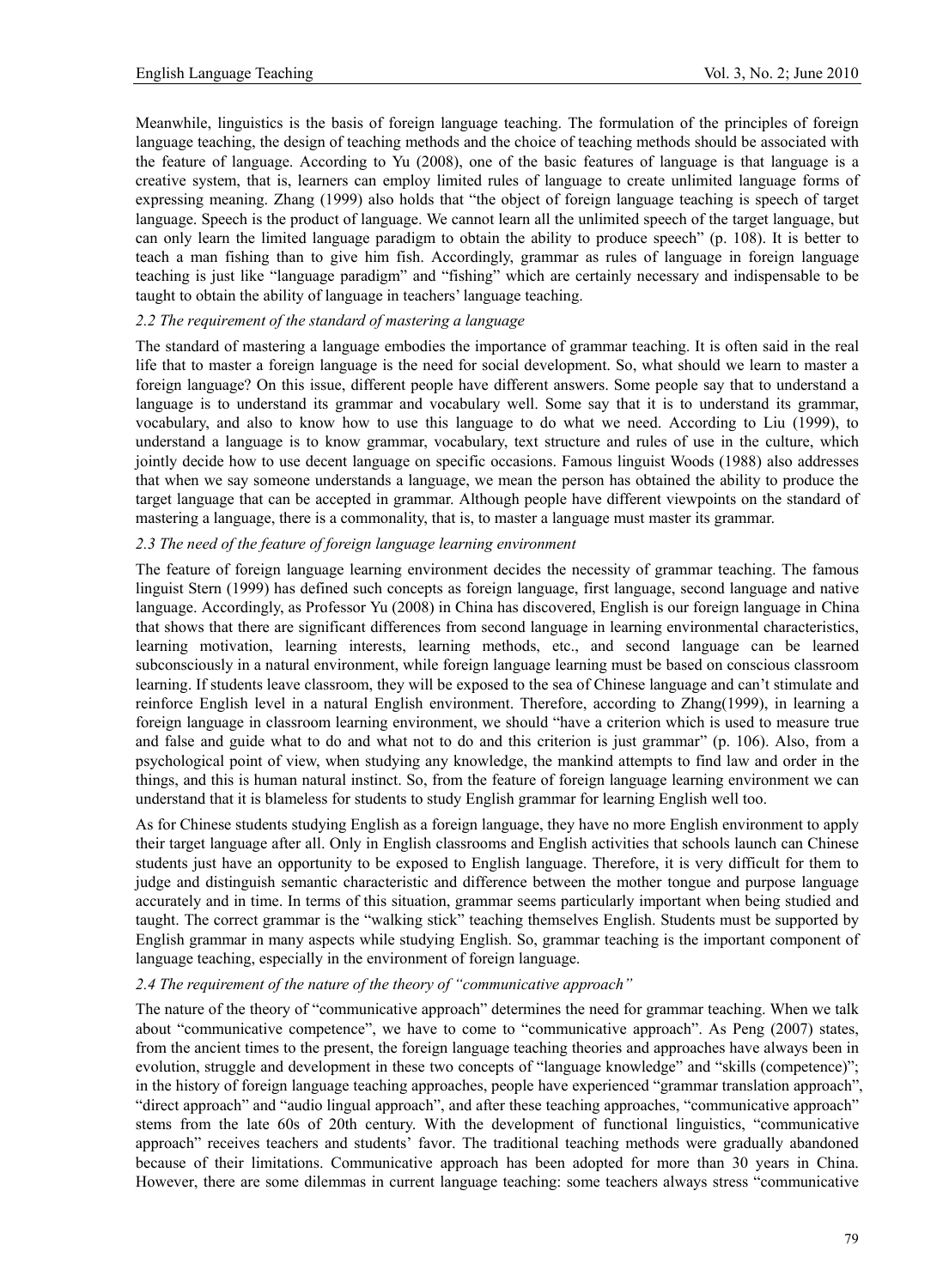competence" and neglect "linguistic competence". Teachers and students are always in search for fluent oral expression, but reading and written knowledge is very weak. Meanwhile, Students often make errors in oral and written expression and lack basic knowledge of language. Obviously, this is the result of a one-sided understanding of communicative approach, so that foreign language teaching goes to an extreme. Therefore, we should have a comprehensive and all-sided understanding of the following theory of communicative approach.

The concept of "linguistic competence" is put forward by Chomsky (1965) on the basis of denying the language theory of behaviorism and defined as language knowledge system of native speakers' internalization, including sound, lexicon, syntax, semantics and other rules, and the linguistic competence native speakers have enables them to understand and produce grammatical sentences they have never contacted before. With the development of sociolinguistics, in view of insufficiency of the concept of "linguistic competence", American sociolinguist Hymes (1972) puts forward the concept of "communicative competence" and argues that "communicative competence" should include "linguistic competence" and "linguistic performance", i.e. while the language is used, both sides of communication need to know not only whether the structure of communication words is correct or not, but also the feasibility, appropriateness and purpose of the communication words in the particular linguistic context, that is, there are four aspects in the concept of "communicative competence": sociolinguistic competence, discourse competence, strategic competence and grammatical competence.

Obviously, as Liu (1999) has discovered, in these theories linguistic knowledge is the foundation and an abstract master of language system; in practice, linguistic knowledge is internalized, and in the automatic use, linguistic competence can be converted into linguistic performance. Namely, communicative competence requires that we should learn linguistic knowledge at first. As we know, grammar is an important part of linguistic knowledge and competence. Therefore, grammar is obviously also part of communicative competence and also the teaching content of communicative approach.

In other words, we can understand that communicative approach makes linguistic knowledge run through linguistic performance as a teaching purpose. Grammar teaching services linguistic performance. Therefore, we can assert that as an indispensible part of language teaching, grammar teaching should permeate through the whole process of linguistic performance.

## **3. The necessity of grammar teaching in terms of practical effect of foreign language teaching**

The practical effects in foreign language teaching in the past require paying much more attention to grammar teaching. Practice is the sole criterion for testing truth. In terms of the past practical effects of English language teaching, ignoring and neglecting the teaching of English grammar is not conducive to the promotion of the teaching of English as a whole, and even affects students' correct use of English.

Because of the lack of correct grammar, many students inside and outside the class can't express accurate sentences. In oral and written expressions, Chinese-based English often appears. For example, many high school students still say "I think it won't rain today"; "he is study hard". In the English foundation stage, grammar's weakness directly affects students' grades and further higher education. After they go to high schools or universities, many students do not understand sentence structure and use of language difference. Some mistakes of translation and writing make teachers puzzled. Similarly, in the reading comprehension of long and difficult sentences, they also cannot correctly analyze sentence structure, only have a smattering of knowledge, and even become a "tail wagging the dog" or completely wrong. According to Yu (2008)'s latest statistic, about 80 percent of college students say that their reason for the unsatisfactory performance in English is that the concept's ambiguity of syntactic structure causes problems of reading, grammar, translation and writing.

## **4. Conclusion**

At any time, at any stage and in any circumstances, grammar teaching cannot be diluted. It ought to be an important part in foreign language teaching in China. This is the requirement of the basic characteristics and features of language learning and subjective environment for foreign language learning. Moreover, grammar is an effective way to train students' communicative competence in English language teaching. Grammar and communicative competence should not be in opposition. Without grammar, language, communicative knowledge and competence are just "castles in the air". With a good knowledge of grammar, students can fully improve their integrated English proficiency and promote the overall levels of their English. Therefore, teachers who teach the foreign language should try to reform the current conditions on neglecting grammar teaching in English education, and strive to explore grammar teaching methods to fully promote students' English level.

## **References**

Bastone, R. (1994). *Grammar*. Oxford: Oxford UP.